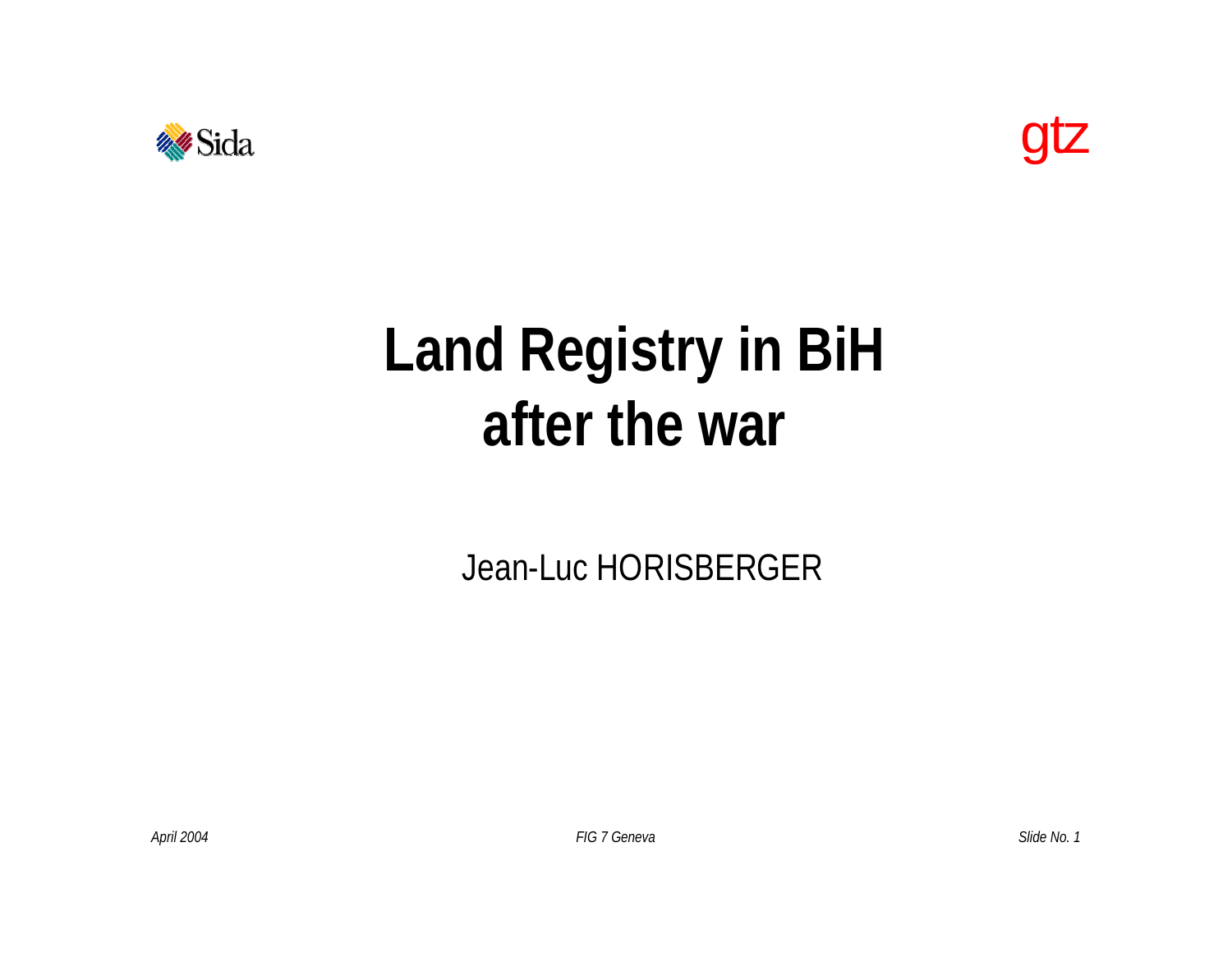

*April 2004 FIG 7 Geneva*

*Slide No. 2*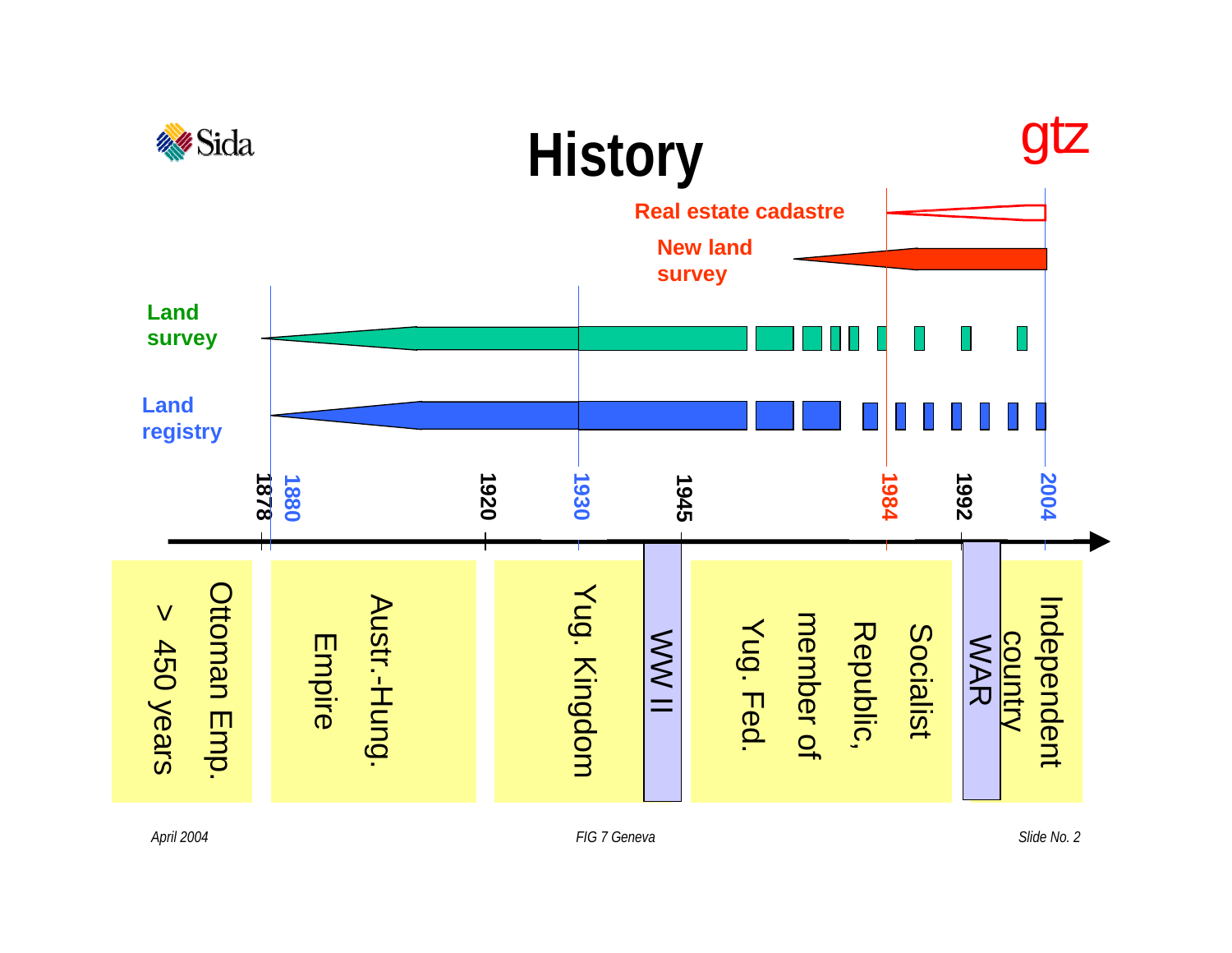



#### **War consequences**

- Disappearance of people (fatality, emigration, refugee, displacement) without return
- Destroyed social relationships
- Loss of confidence in political Authorities and in **Institutions**
- Destruction of documentation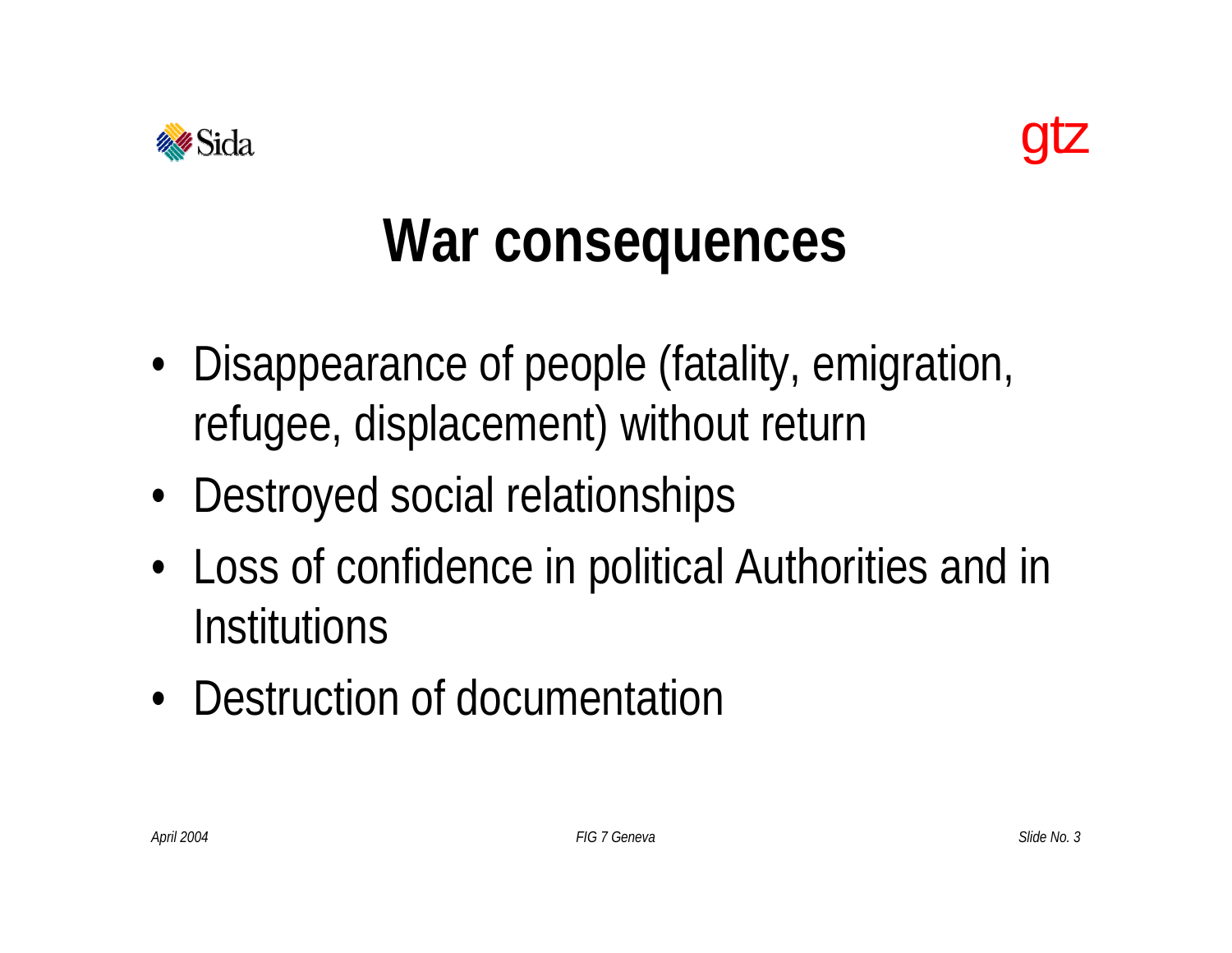



## **Consequences of socialist regime**

- General policy of abolition of private property
- Confiscation, impoundment, nationalisation and expropriation
- Disappearance of independant justice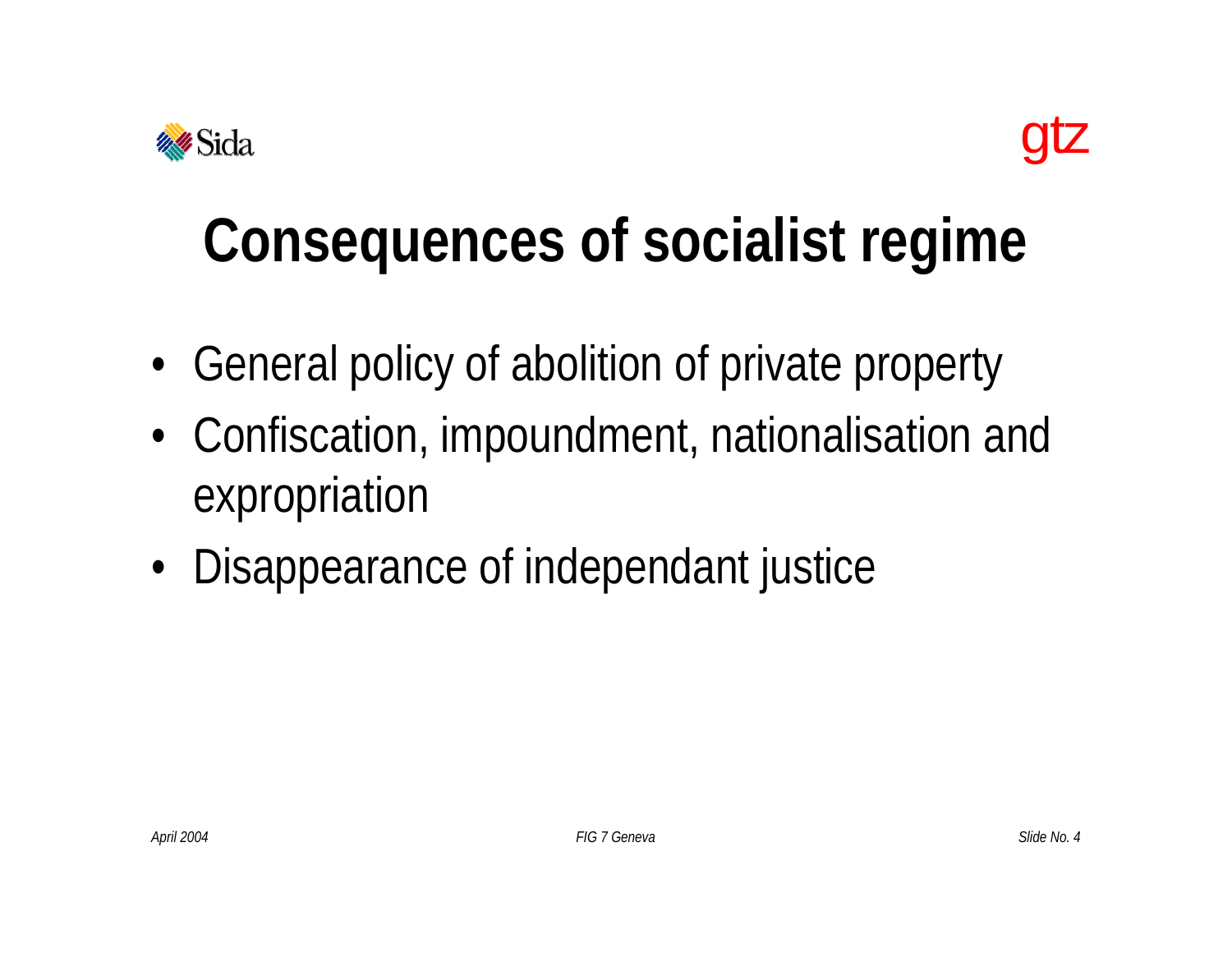



# **Major legal problems**

- More than 100 laws concerning property are still in force! Unsecure property rights situation
- Existing registration patchwork:
	- Old Austrian-Hungarian « Grundbuch »(not up-todate) in about 80% of the country
	- No ownership registration, only register of possessors with the cadastre survey
	- New real estate cadastre (less than 10%)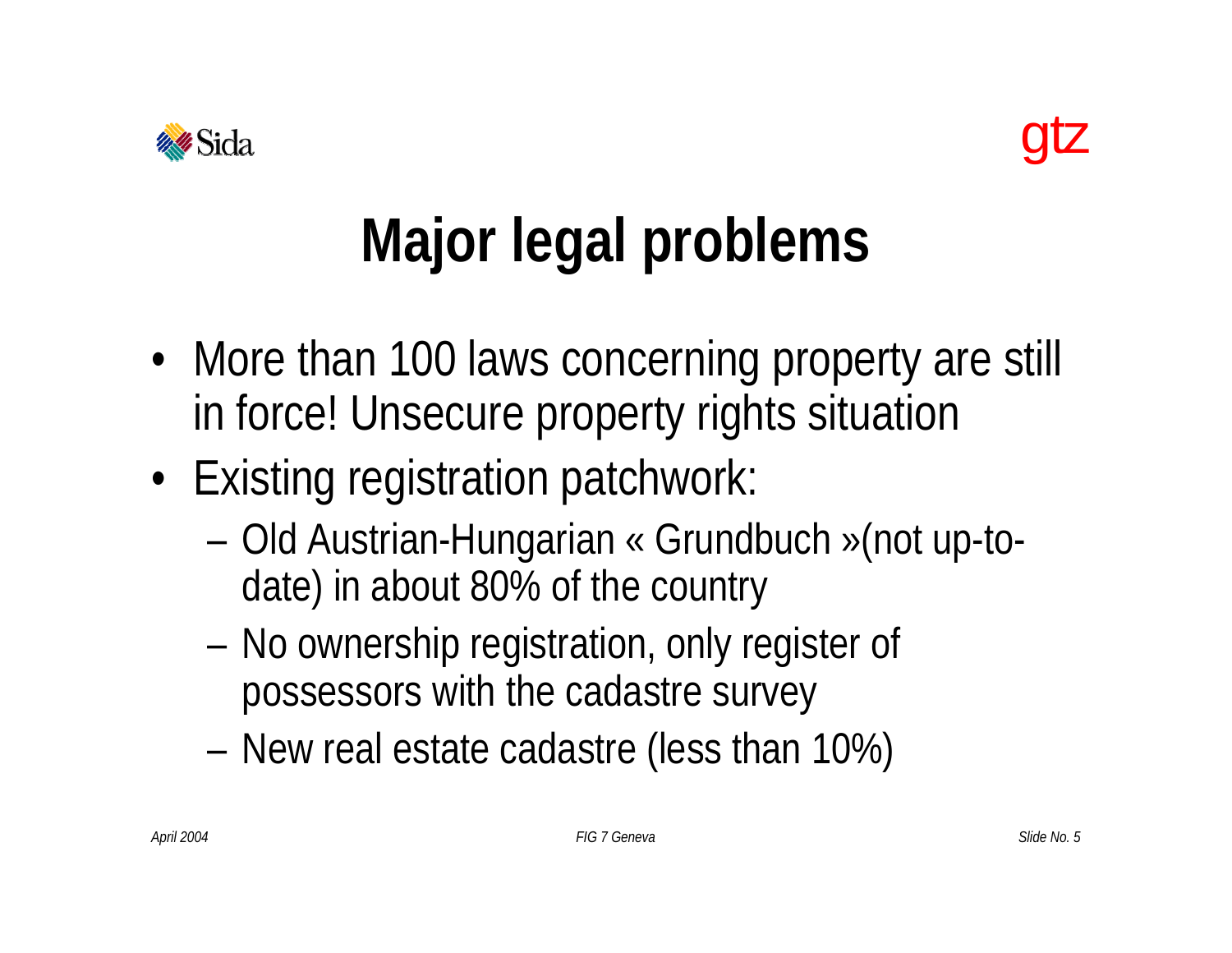



## **Major operational problems**

- Lack of modern standards (data catalogue, data processing procedures, quality control, data access)
- Insufficient/inadequate professional capacity of staff for both land registration and survey
- Insufficient available infrastructure
- Too complicated administrative organization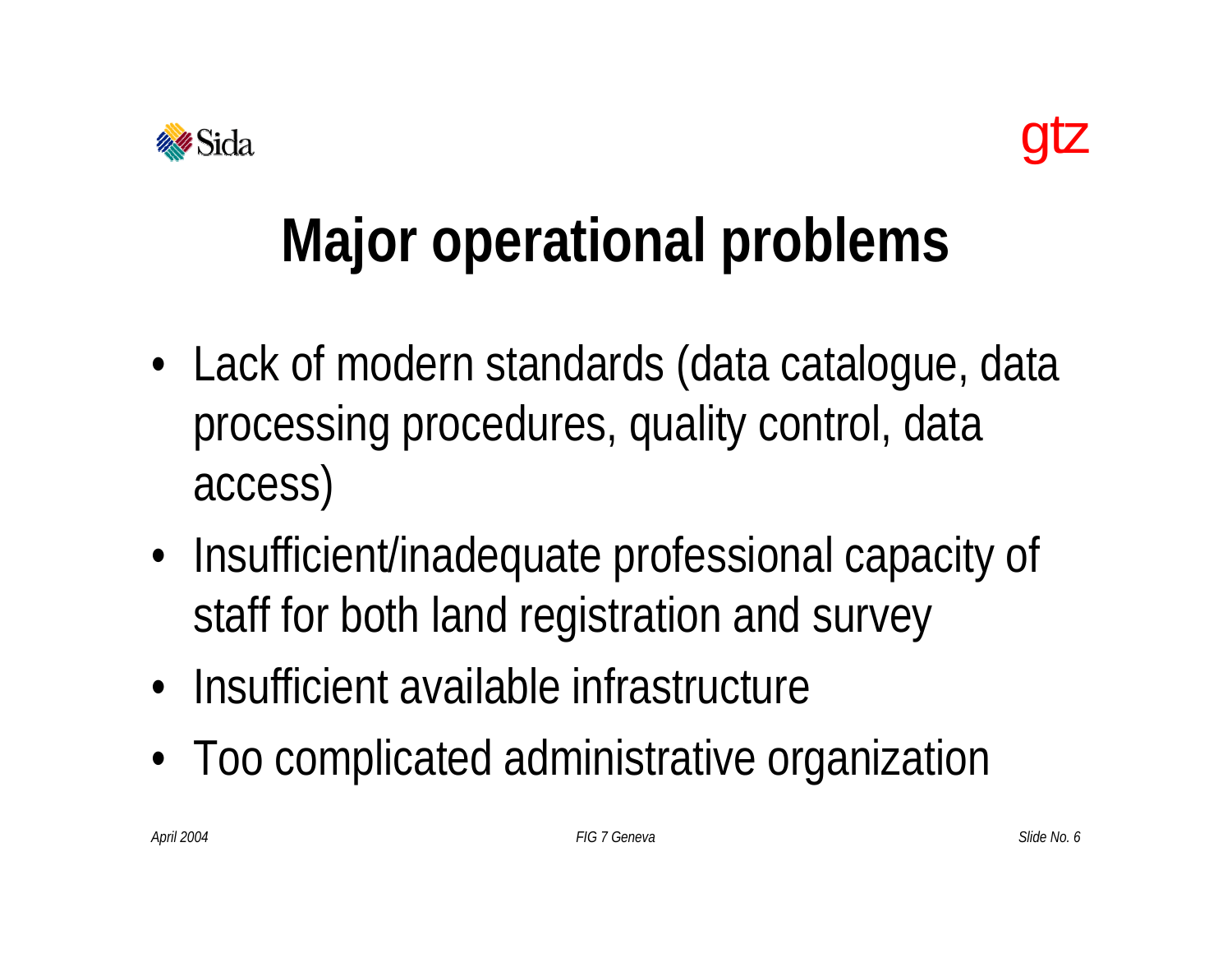



## **New unified legal framework**

- New law on land registry + 3 by-laws already adopted:
	- Land registry practice
	- Land registry maintained with IT
	- Education and state exam for land registry clerks
- New law on cadastre survey in drafting
- New law on property in drafting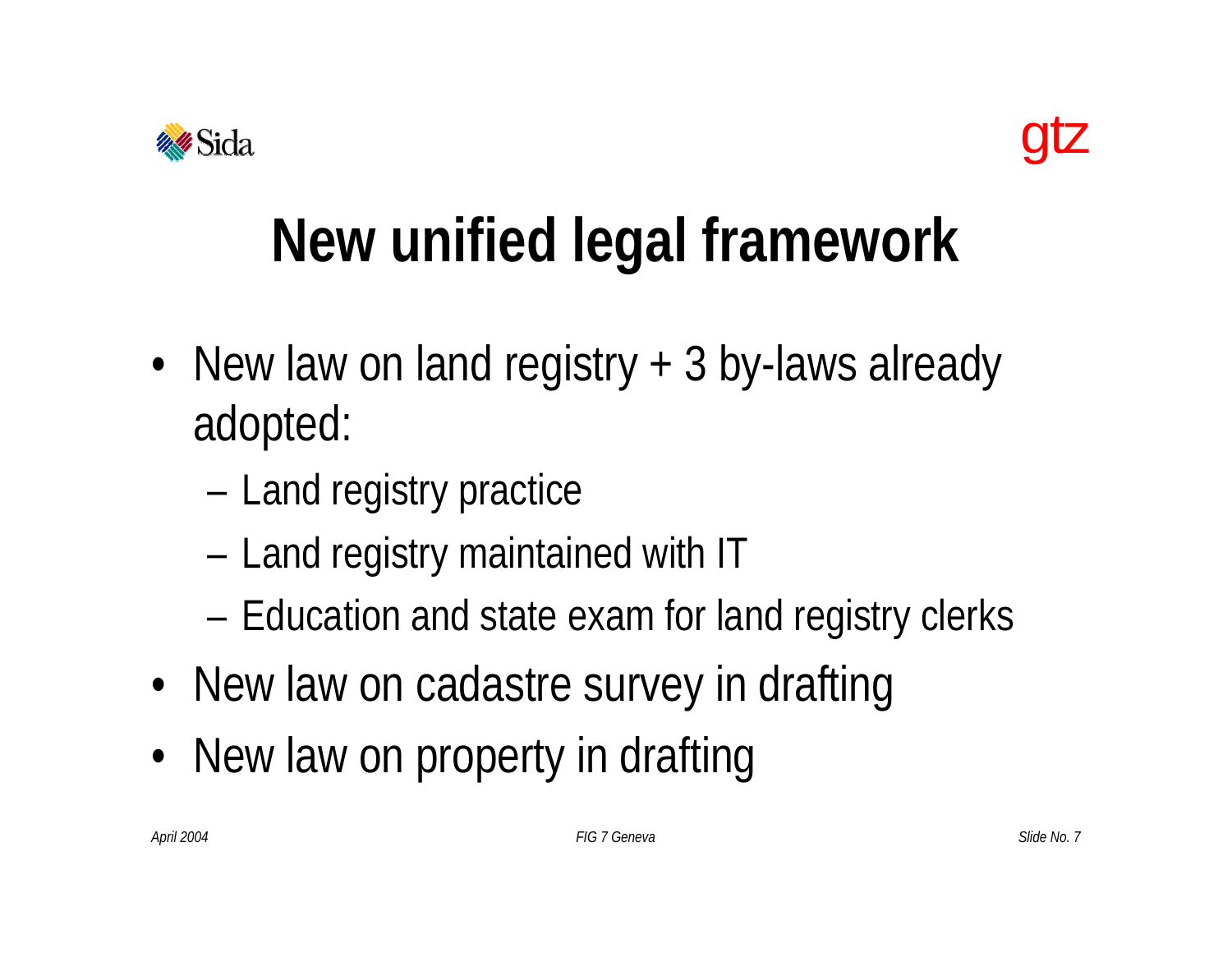



## **New operational framework**

- Institutional reform (Geodetic Administrations and Courts, involvement of private sector)
- New methodology and standards
- Modern tools
- Education and Training
- Public infrastructure
- Financing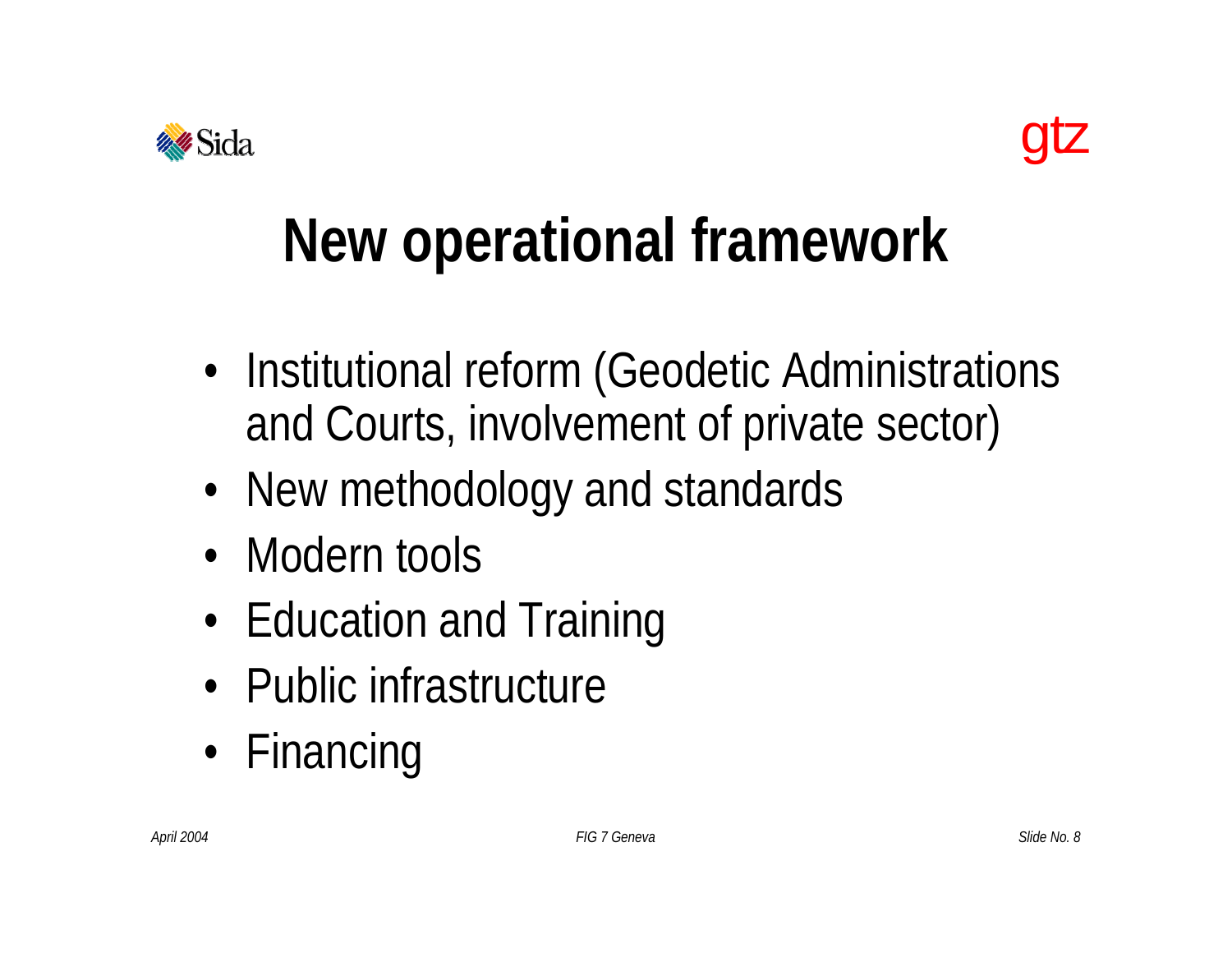



# **Methodology for land survey**

- Technical quality of maps from new survey is OK, but not always up-to-date
- Updating of maps
- Digitization of objects from maps
- New database management system
- Current exploitation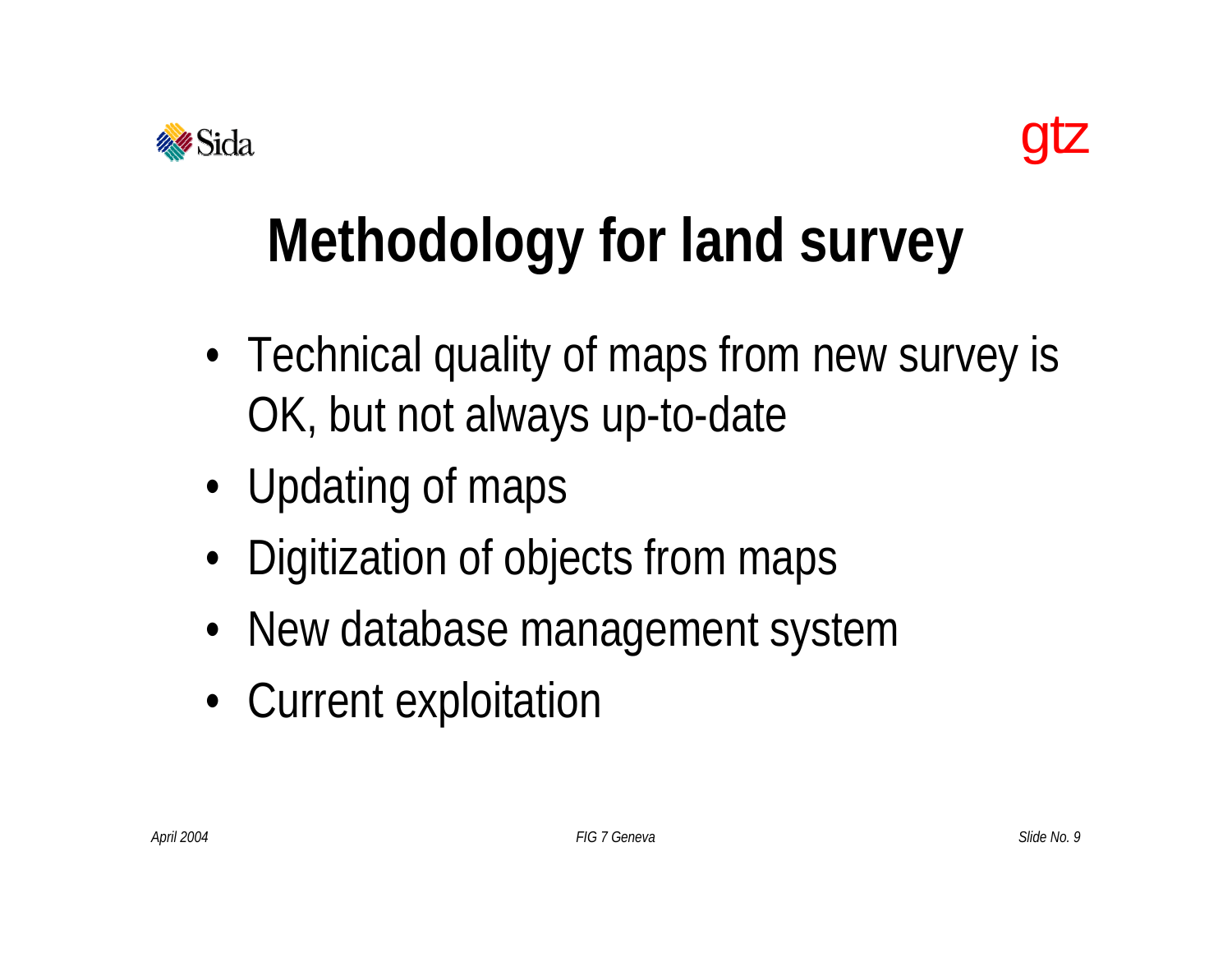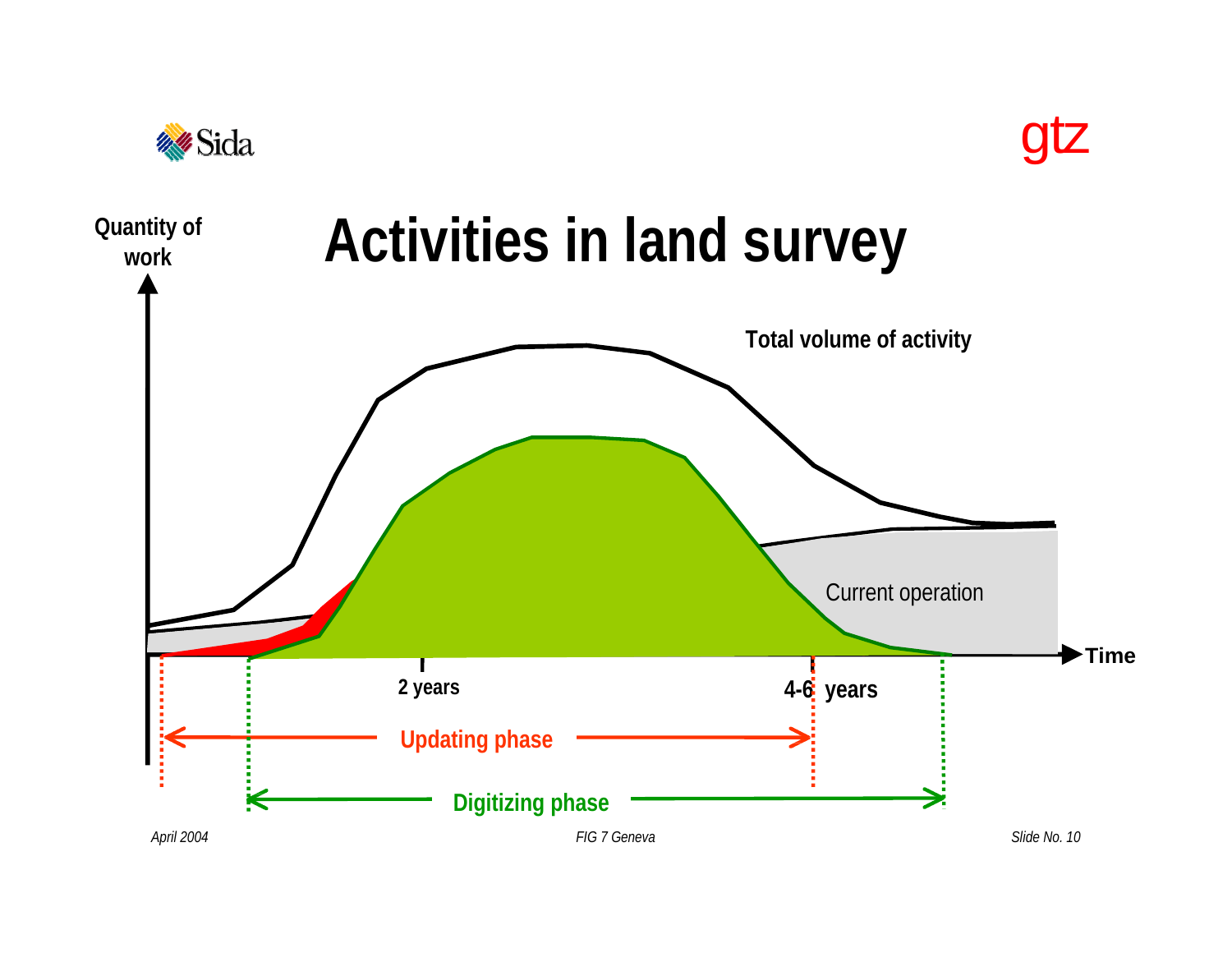



# **Methodology for land registry**

- Current practice has not changed since 1880
- Step 1 Data entry and management in modern database, but all data shall still be printed out (land registry in paper form with computer support)
- Step 2 Giving up to paper form to go to fully electronic maintained land registry (when staff and clients mentally ready)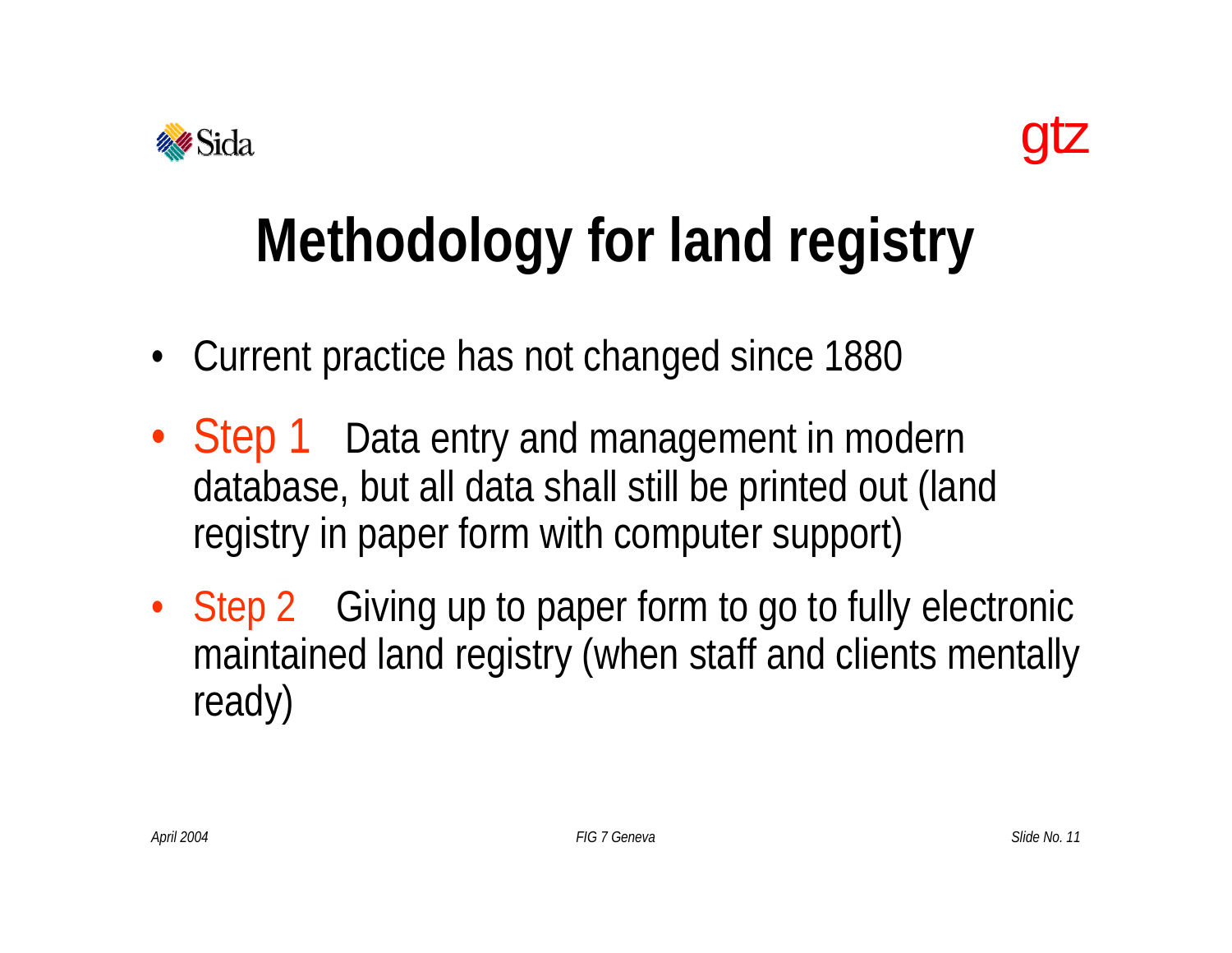



## From 19th century ...



FIG 7 Geneva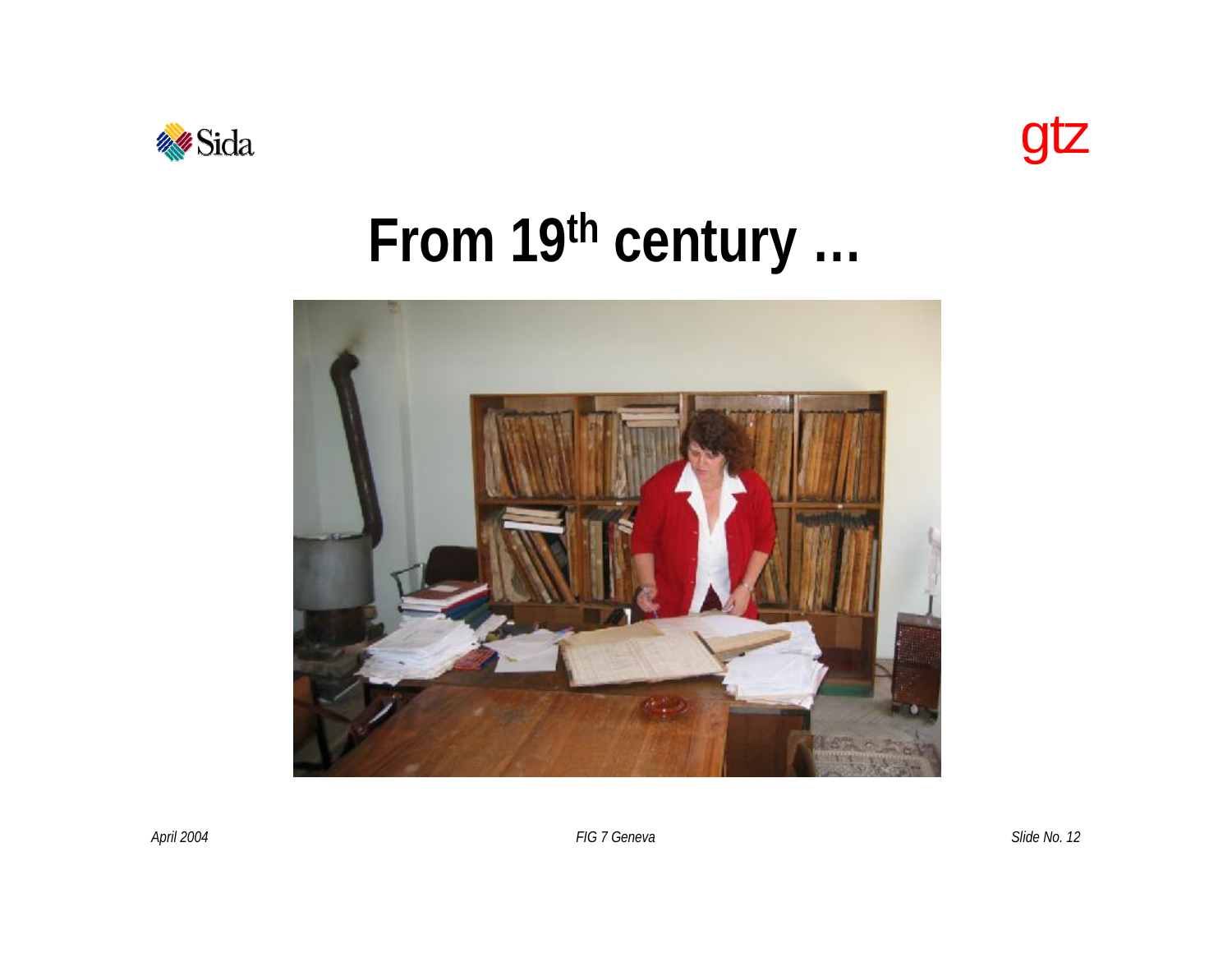



#### **Old land book**



*April 2004 FIG 7 Geneva*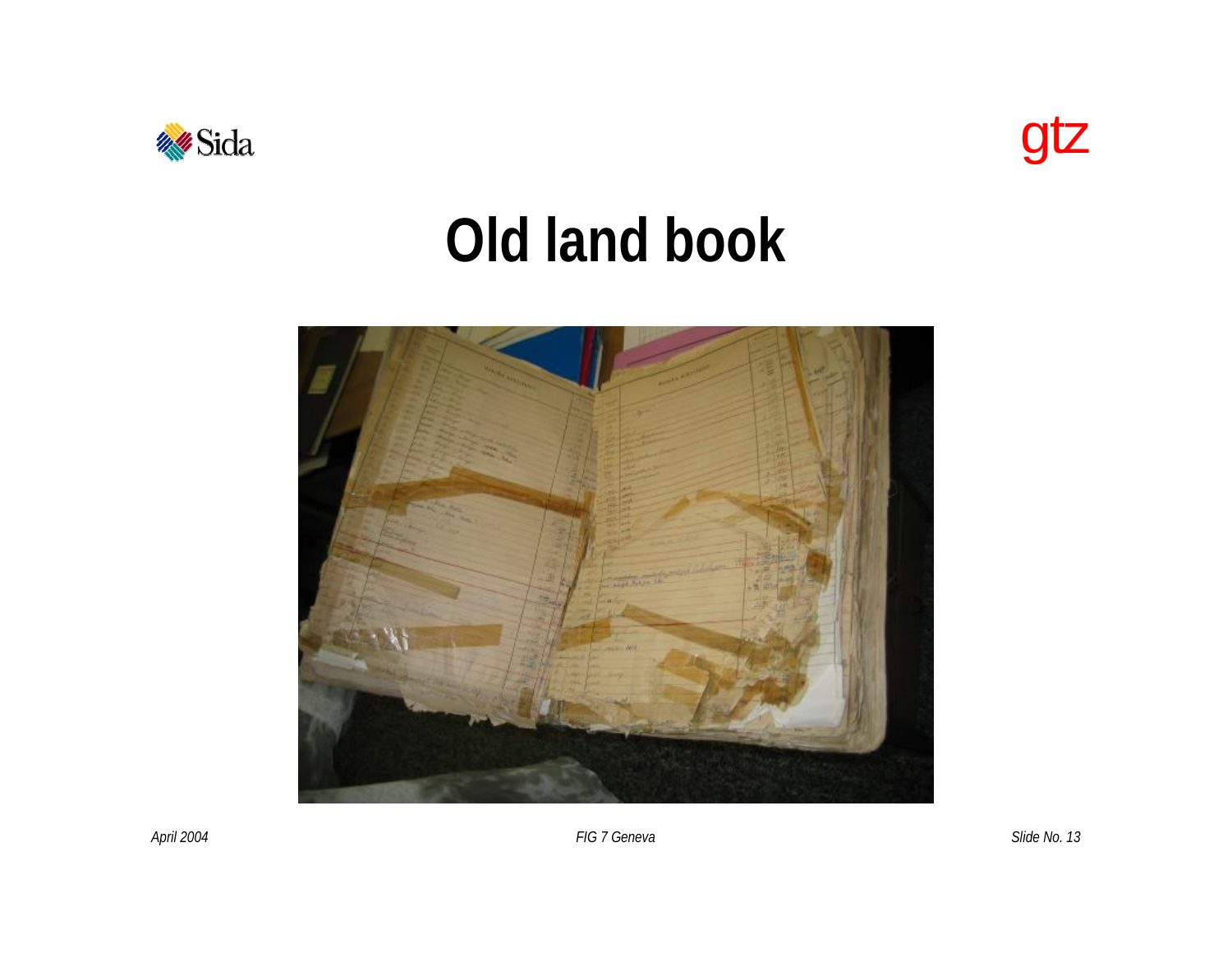



#### **Intermediary printed system**

|                                                                                                                                        | of the company's state of the<br>星军                                               |
|----------------------------------------------------------------------------------------------------------------------------------------|-----------------------------------------------------------------------------------|
|                                                                                                                                        | <b>CHURCH HATA</b><br><b>Allena</b><br><b>Support Follows</b><br><b>TERRITORY</b> |
| Papiert Bat<br><b>STATISTICS</b><br>$\frac{1}{\sqrt{1-\frac{1}{2}}}\left( \frac{1}{\sqrt{1-\frac{1}{2}}}\right) ^{2}$<br>$\frac{1}{2}$ |                                                                                   |
| ٠                                                                                                                                      |                                                                                   |

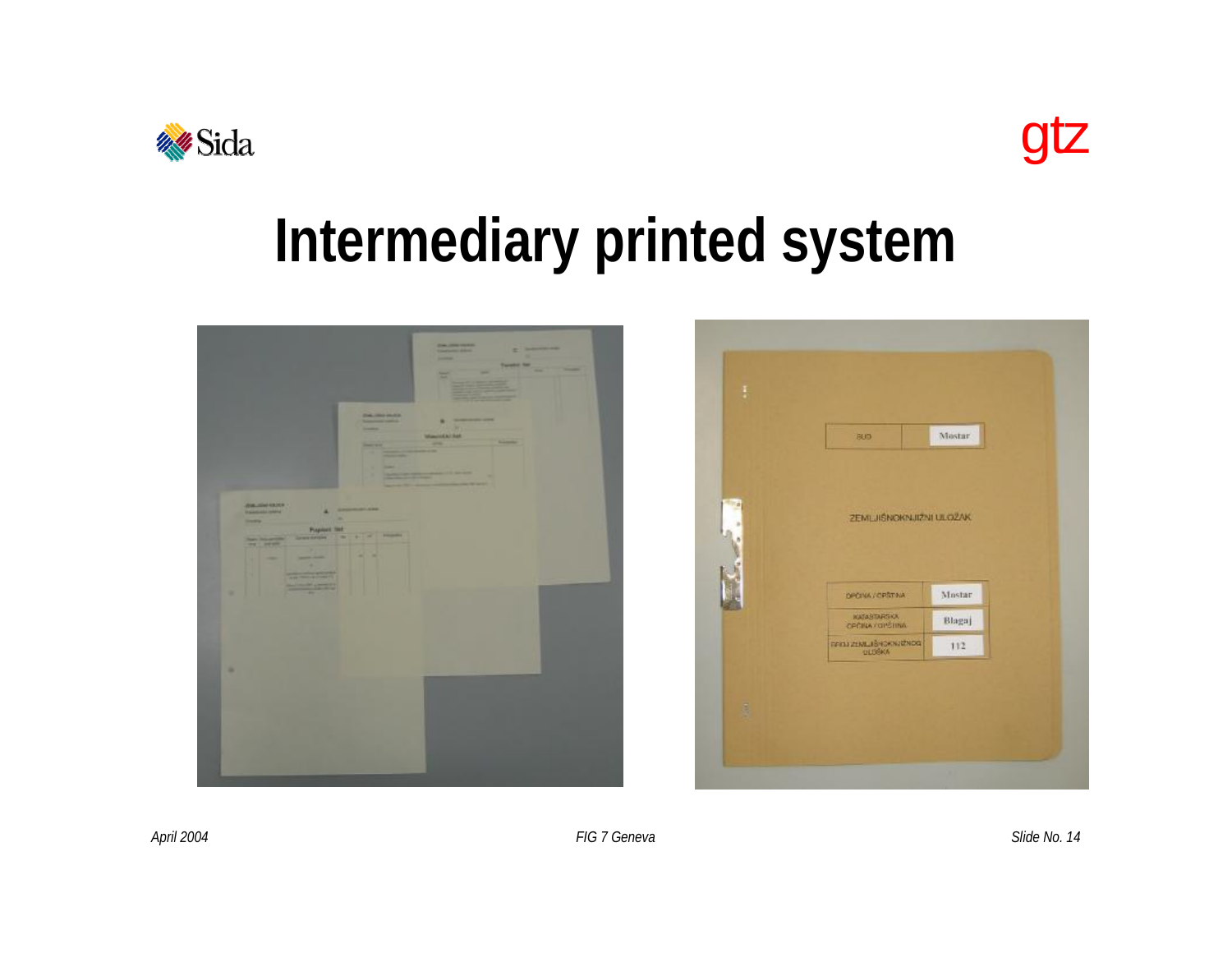



# **Storage**



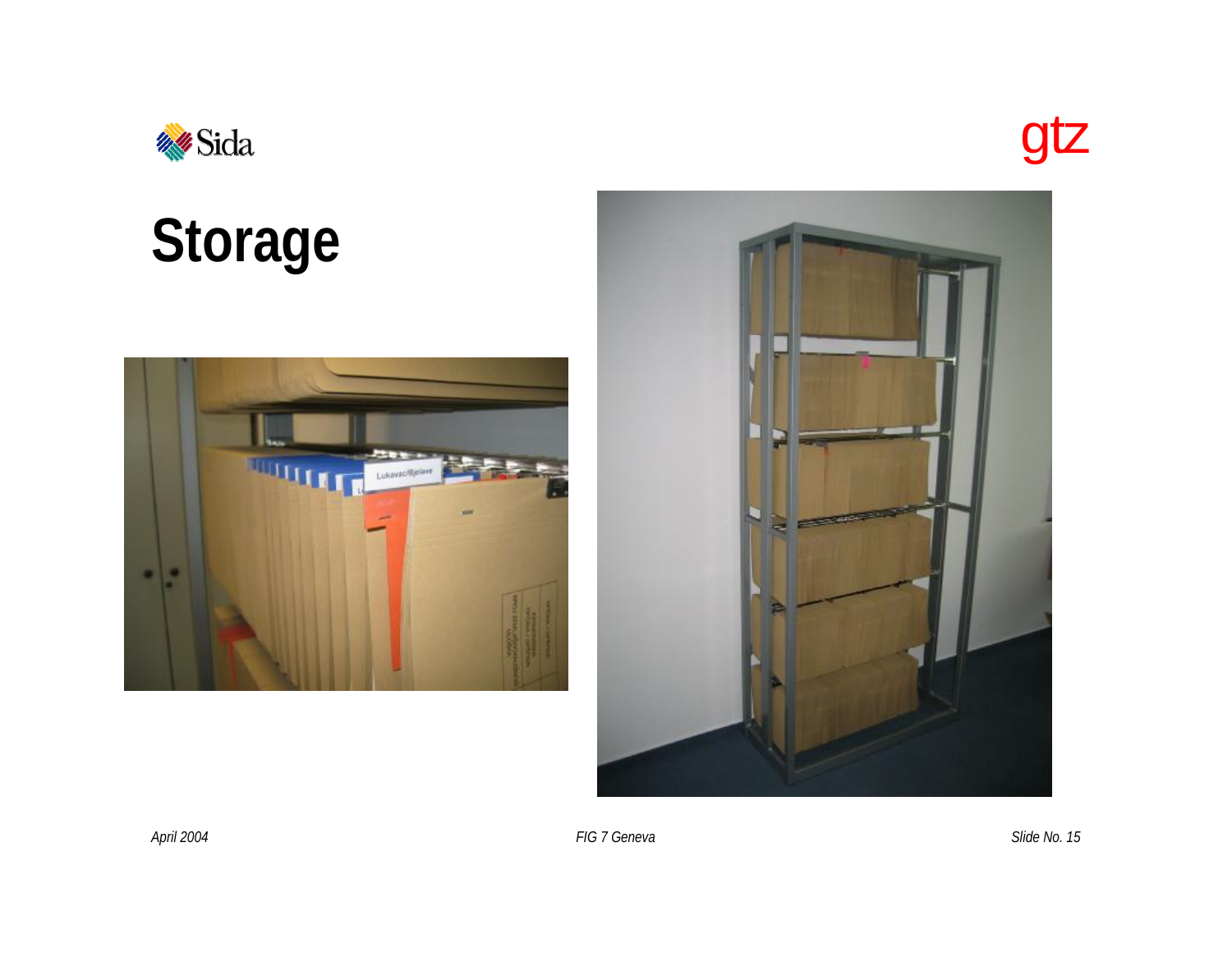



## ... into 21st century

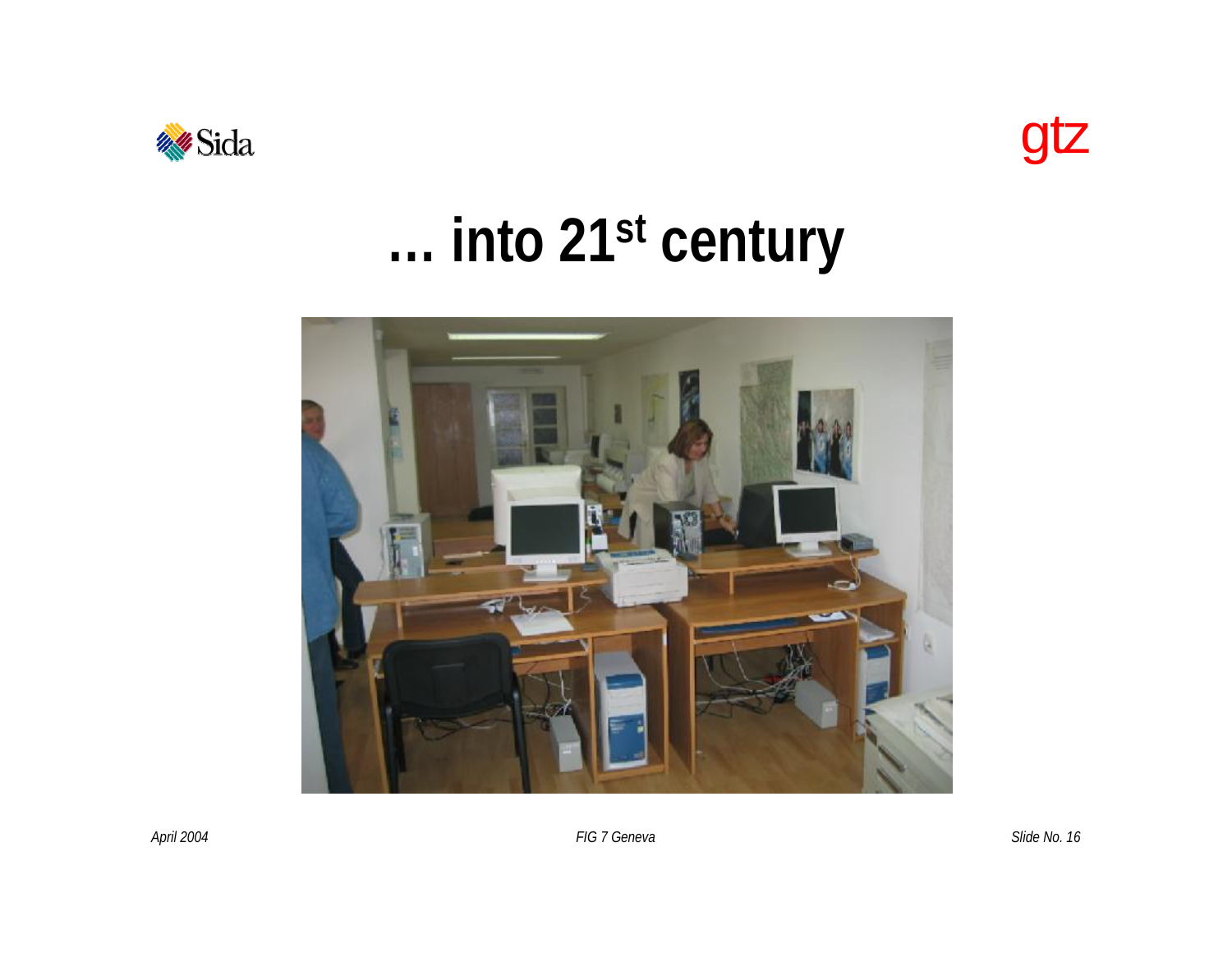



## **Tools**

- Basic office equipment
- Local area network with PC/server architecture
- Database Management System (Oracle*®*)
- Specific Land Registry Software
- Land Registry + typing self-learning softwares
- Specific storage system for printed sheets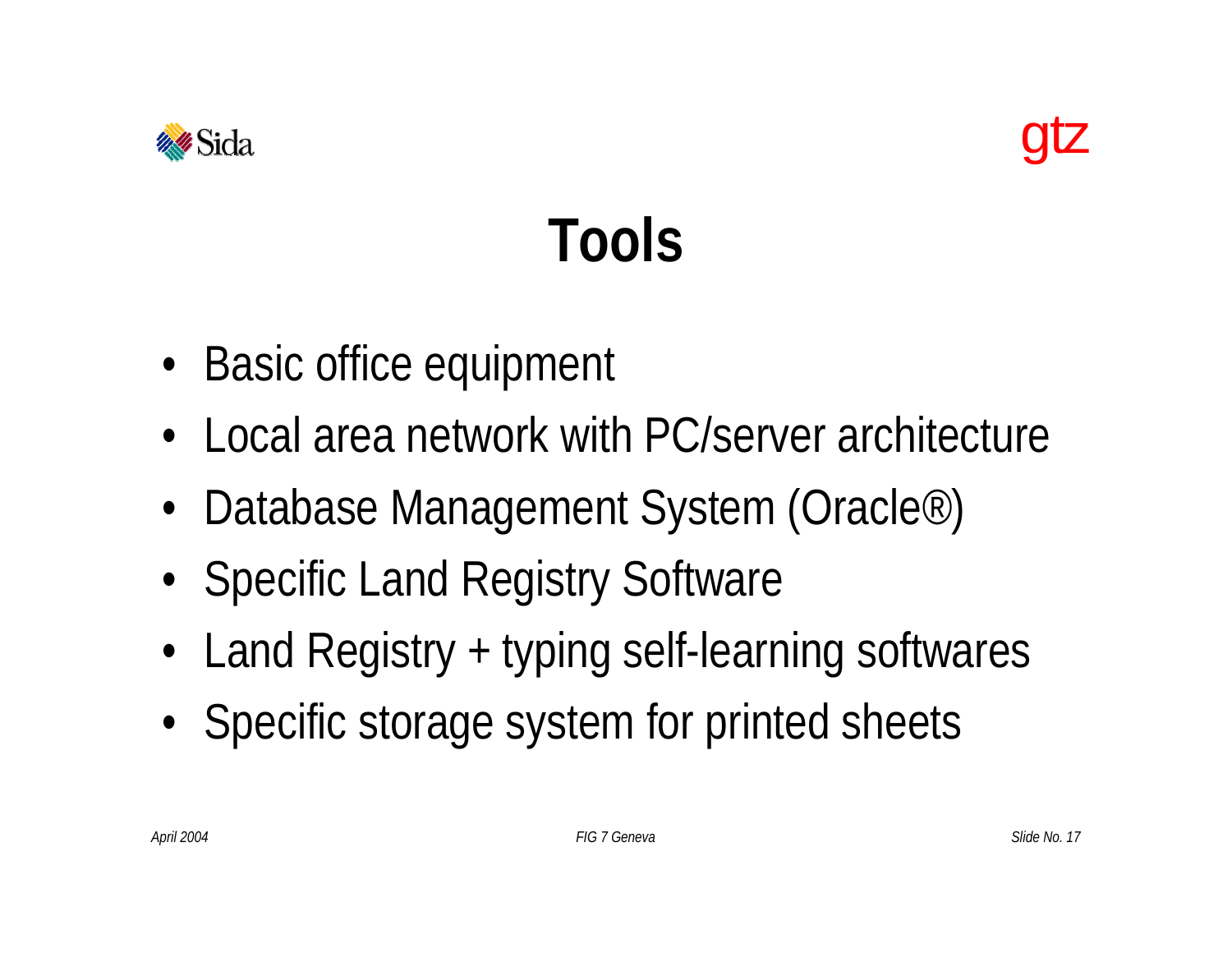



# **Training and support**

- Regional seminars for education in law
- Training in computer use
- On-site training by project team and « mobile team »
- Self-training with specific software (typing, self-learning land registry software)
- Helpdesk for software users, database management, hardware and software maintenance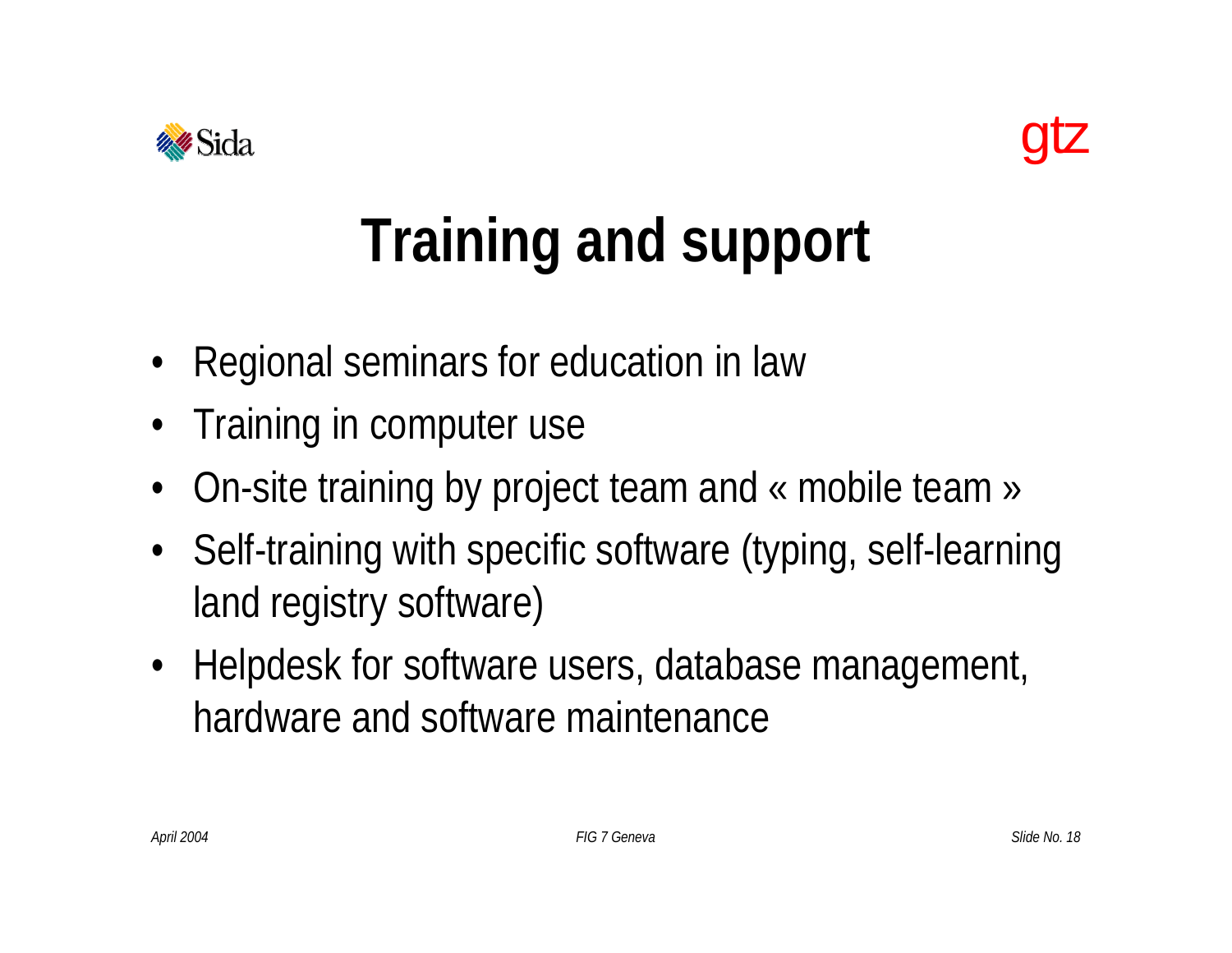



# **Land registry staff**

- New ordinance on clerks:
	- New clerk must meet following requirements: graduated in law + 1 year practice + State exam
	- Existing clerk or qualified staff from the previous real estate cadastre having at least 1 year of practice + special exam
- Every land registry office should have one clerk as Head,  $+$  clerk(s) and assistant(s)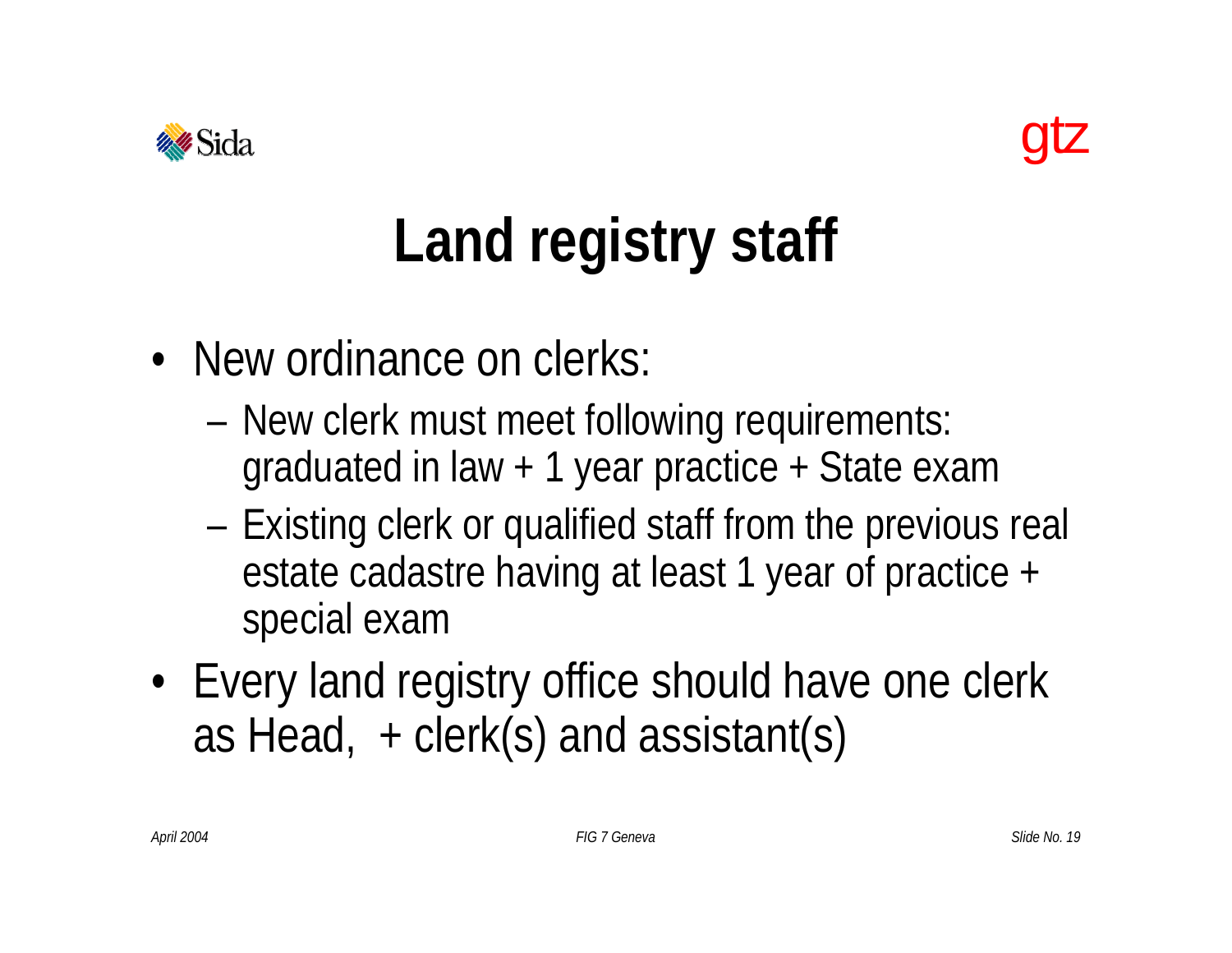

*April 2004 FIG 7 Geneva*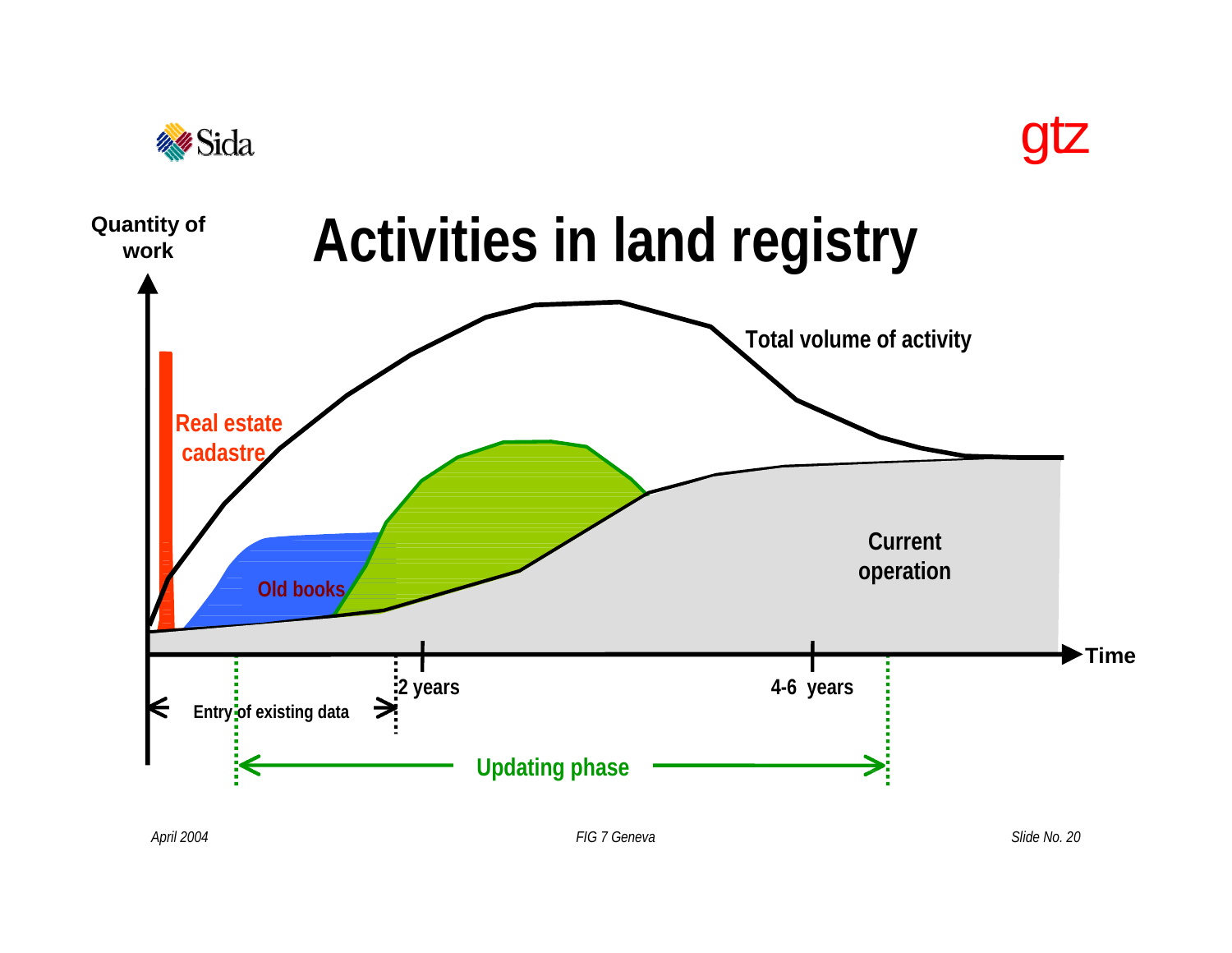



#### Before ...



FIG 7 Geneva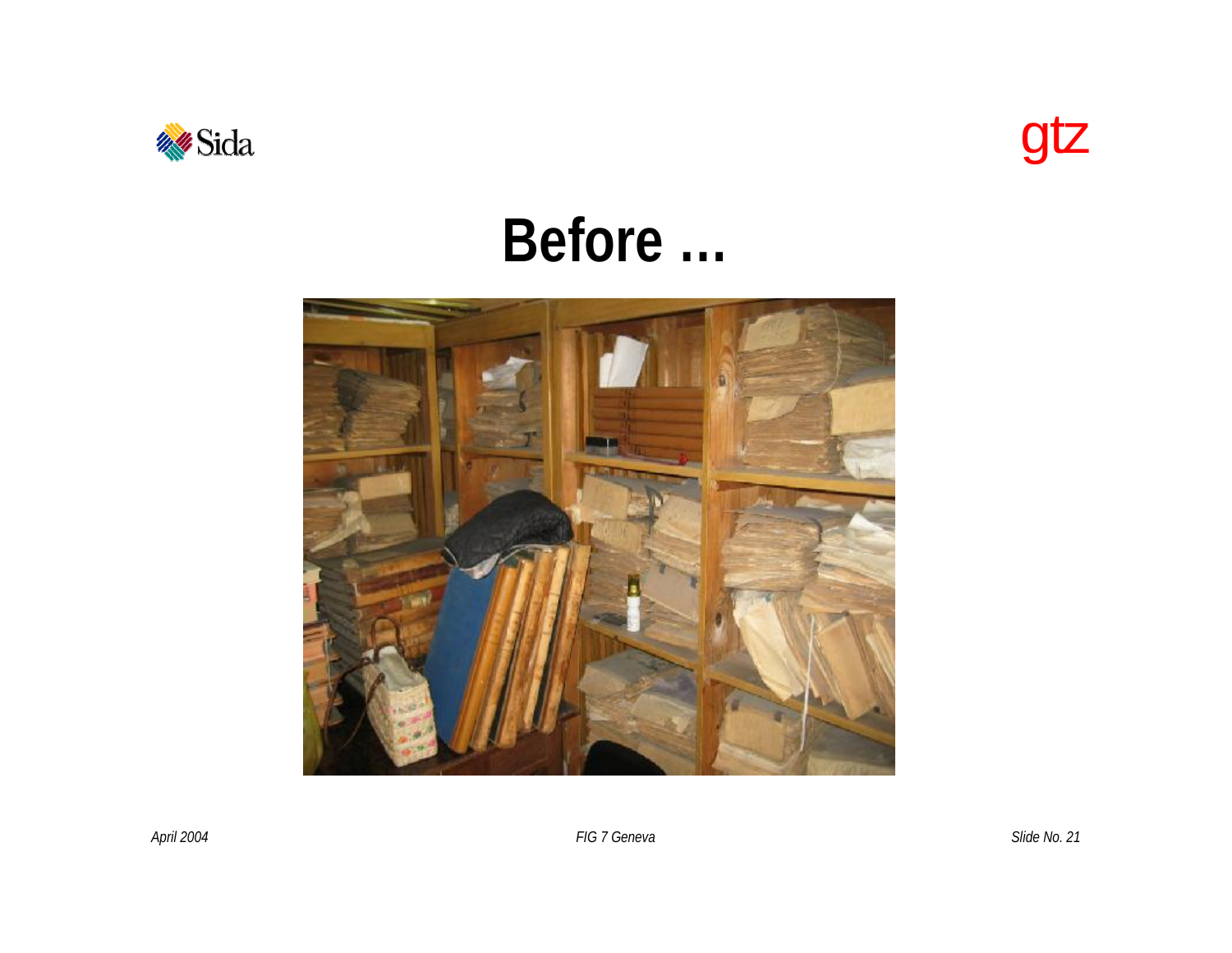



#### ... and after

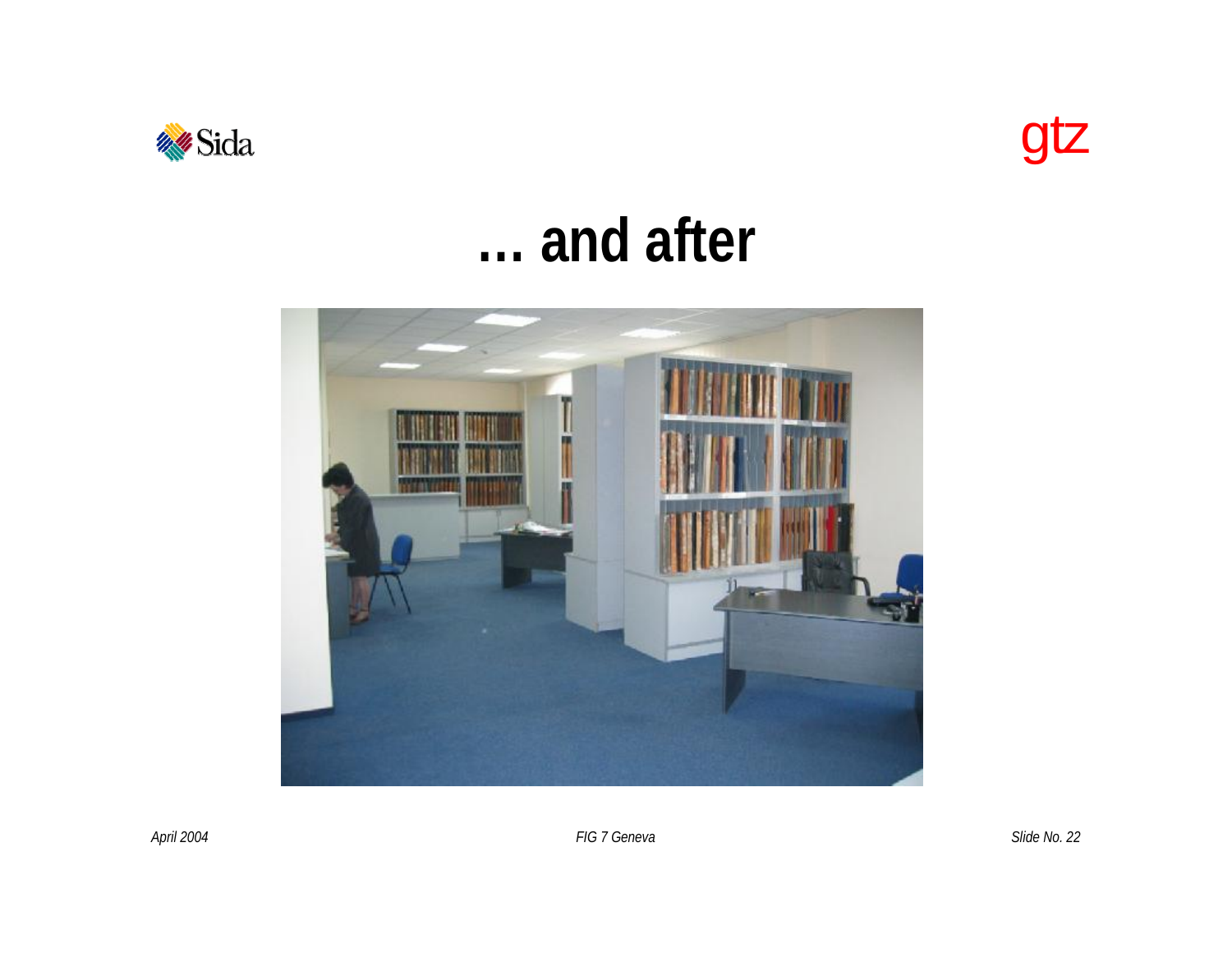



#### **Land information system**